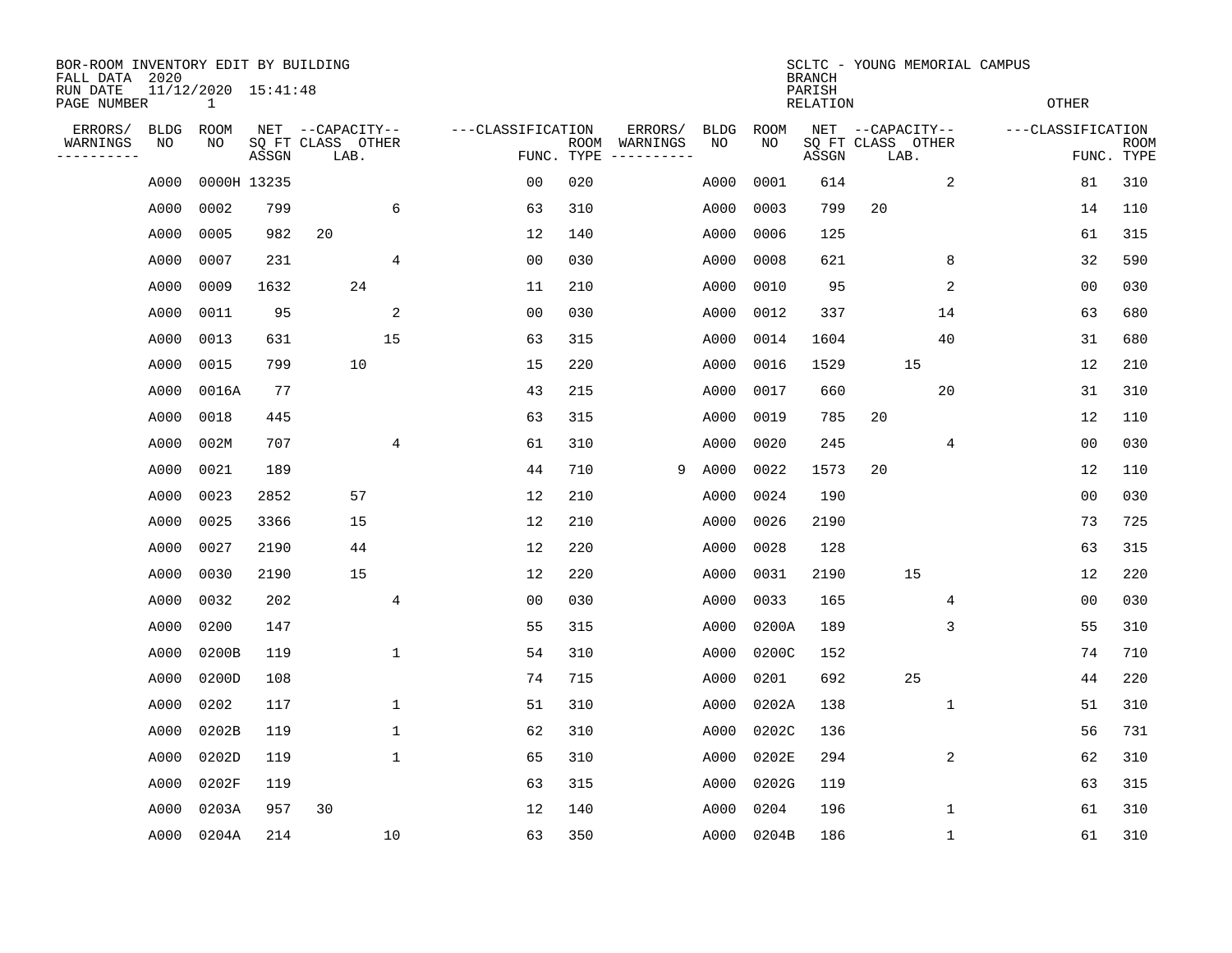| BOR-ROOM INVENTORY EDIT BY BUILDING<br>FALL DATA 2020 |                                                                  |            |       |    |                                               |                   |                    |                                                                                                                        |                   |            | <b>BRANCH</b><br>PARISH |    | SCLTC - YOUNG MEMORIAL CAMPUS                 |                   |                           |
|-------------------------------------------------------|------------------------------------------------------------------|------------|-------|----|-----------------------------------------------|-------------------|--------------------|------------------------------------------------------------------------------------------------------------------------|-------------------|------------|-------------------------|----|-----------------------------------------------|-------------------|---------------------------|
|                                                       | 11/12/2020 15:41:48<br>RUN DATE<br>$\overline{2}$<br>PAGE NUMBER |            |       |    |                                               |                   |                    |                                                                                                                        | <b>OTHER</b>      |            |                         |    |                                               |                   |                           |
| ERRORS/<br>WARNINGS<br>--------                       | <b>BLDG</b><br>NO                                                | ROOM<br>NO | ASSGN |    | NET --CAPACITY--<br>SQ FT CLASS OTHER<br>LAB. | ---CLASSIFICATION | ROOM<br>FUNC. TYPE | ERRORS/<br>WARNINGS<br>$\begin{tabular}{cccccc} - & - & - & - & - & - & - \\ & - & - & - & - & - & - \\ \end{tabular}$ | <b>BLDG</b><br>NO | ROOM<br>NO | ASSGN                   |    | NET --CAPACITY--<br>SQ FT CLASS OTHER<br>LAB. | ---CLASSIFICATION | <b>ROOM</b><br>FUNC. TYPE |
|                                                       | A000                                                             | 0205A      | 474   | 15 |                                               | $12 \overline{ }$ | 140                |                                                                                                                        | A000              | 0205B      | 509                     | 15 |                                               | 12                | 140                       |
|                                                       | A000                                                             | 0206       | 720   | 20 |                                               | 12                | 110                |                                                                                                                        | A000              | 0207       | 700                     |    | 20                                            | 12                | 590                       |
|                                                       | A000                                                             | 0208       | 720   | 24 |                                               | 12                | 140                |                                                                                                                        | A000              | 0208A      | 111                     |    | $\mathbf{1}$                                  | 63                | 310                       |
|                                                       | A000                                                             | 0208B      | 110   |    | $\mathbf{1}$                                  | 63                | 310                |                                                                                                                        | A000              | 0209       | 484                     |    | 20                                            | 32                | 590                       |
|                                                       | A000                                                             | 0210       | 743   | 15 |                                               | 12                | 140                |                                                                                                                        | A000              | 0210A      | 110                     |    | 1                                             | 63                | 310                       |
|                                                       | A000                                                             | 0210B      | 361   |    |                                               | 12                | 731                |                                                                                                                        | A000              | 0211       | 972                     | 30 |                                               | 12                | 140                       |
|                                                       | A000                                                             | 0212       | 796   | 30 |                                               | 12                | 110                |                                                                                                                        | A000              | 0213       | 888                     | 40 |                                               | 12                | 110                       |
|                                                       | A000                                                             | 0214       | 111   |    | 1                                             | 63                | 310                |                                                                                                                        | A000              | 0215       | 694                     | 25 |                                               | 12                | 110                       |
|                                                       | A000                                                             | 0215A      | 172   |    | $\mathbf 1$                                   | 63                | 310                |                                                                                                                        | A000              | 0216       | 111                     |    | $\mathbf 1$                                   | 63                | 310                       |
|                                                       | A000                                                             | 0217       | 170   |    | 1                                             | 63                | 310                |                                                                                                                        | A000              | 0218       | 111                     |    | $\mathbf 1$                                   | 63                | 310                       |
|                                                       | A000                                                             | 0219       | 154   |    | $\mathbf{1}$                                  | 63                | 310                |                                                                                                                        | A000              | 022A       | 107                     |    | 1                                             | 51                | 310                       |
|                                                       | A000                                                             | 022B       | 502   |    |                                               | 56                | 315                |                                                                                                                        | A000              | 022C       | 304                     |    | 1                                             | 63                | 310                       |
|                                                       | A000                                                             | 0220       | 111   |    | 1                                             | 63                | 310                |                                                                                                                        | A000              | 0221       | 151                     |    | 1                                             | 63                | 310                       |
|                                                       | A000                                                             | 0222       | 801   | 40 |                                               | 12                | 110                |                                                                                                                        | A000              | 0223       | 41                      |    |                                               | 0 <sub>0</sub>    | 030                       |
|                                                       | A000                                                             | 0224       | 787   | 30 |                                               | 12                | 110                |                                                                                                                        | A000              | 0225       | 366                     |    | 3                                             | 12                | 260                       |
|                                                       | A000                                                             | 0225A      | 172   |    |                                               | 63                | 590                |                                                                                                                        | A000              | 0225B      | 95                      |    |                                               | 63                | 731                       |
|                                                       | A000                                                             | 0225C      | 709   |    | 24                                            | 12                | 260                |                                                                                                                        | A000              | 0225D      | 282                     |    | $\overline{2}$                                | 12                | 260                       |
|                                                       | A000                                                             | 0225E      | 517   |    | $\mathbf 1$                                   | 12                | 260                |                                                                                                                        | A000              | 0227       | 27                      |    |                                               | 73                | 730                       |
|                                                       | A000                                                             | 023A       | 341   |    |                                               | 12                | 215                |                                                                                                                        | A000              | 0231       | 167                     |    |                                               | 0 <sub>0</sub>    | 030                       |
|                                                       | A000                                                             | 0232       | 228   |    |                                               | 63                | 315                |                                                                                                                        | A000              | 0233       | 223                     |    |                                               | 0 <sub>0</sub>    | 030                       |
|                                                       | A000                                                             | 025A       | 466   |    |                                               | 12                | 720                |                                                                                                                        | A000              | 026A       | 349                     |    | 3                                             | 73                | 310                       |
|                                                       | A000                                                             | 026B       | 204   |    |                                               | 70                | 740                |                                                                                                                        | A000              | 027A       | 349                     | 18 |                                               | 12                | 110                       |
|                                                       | A000                                                             | 030B       | 349   |    | 2                                             | 63                | 310                |                                                                                                                        | A000              | 031A       | 349                     | 20 |                                               | 12                | 110                       |
|                                                       | A000                                                             | 0901       | 120   |    | $\mathbf 1$                                   | 54                | 310                |                                                                                                                        | A000              | 0902       | 111                     |    | $\mathbf 1$                                   | 54                | 310                       |
|                                                       | A000                                                             | 0903       | 218   |    | 2                                             | 63                | 310                |                                                                                                                        | A000              | 0904       | 136                     |    | 1                                             | 46                | 310                       |
|                                                       | A000                                                             | 0905       | 122   |    | $\mathbf{1}$                                  | 62                | 310                |                                                                                                                        |                   | A000 0906  | 189                     |    | 1                                             | 61                | 310                       |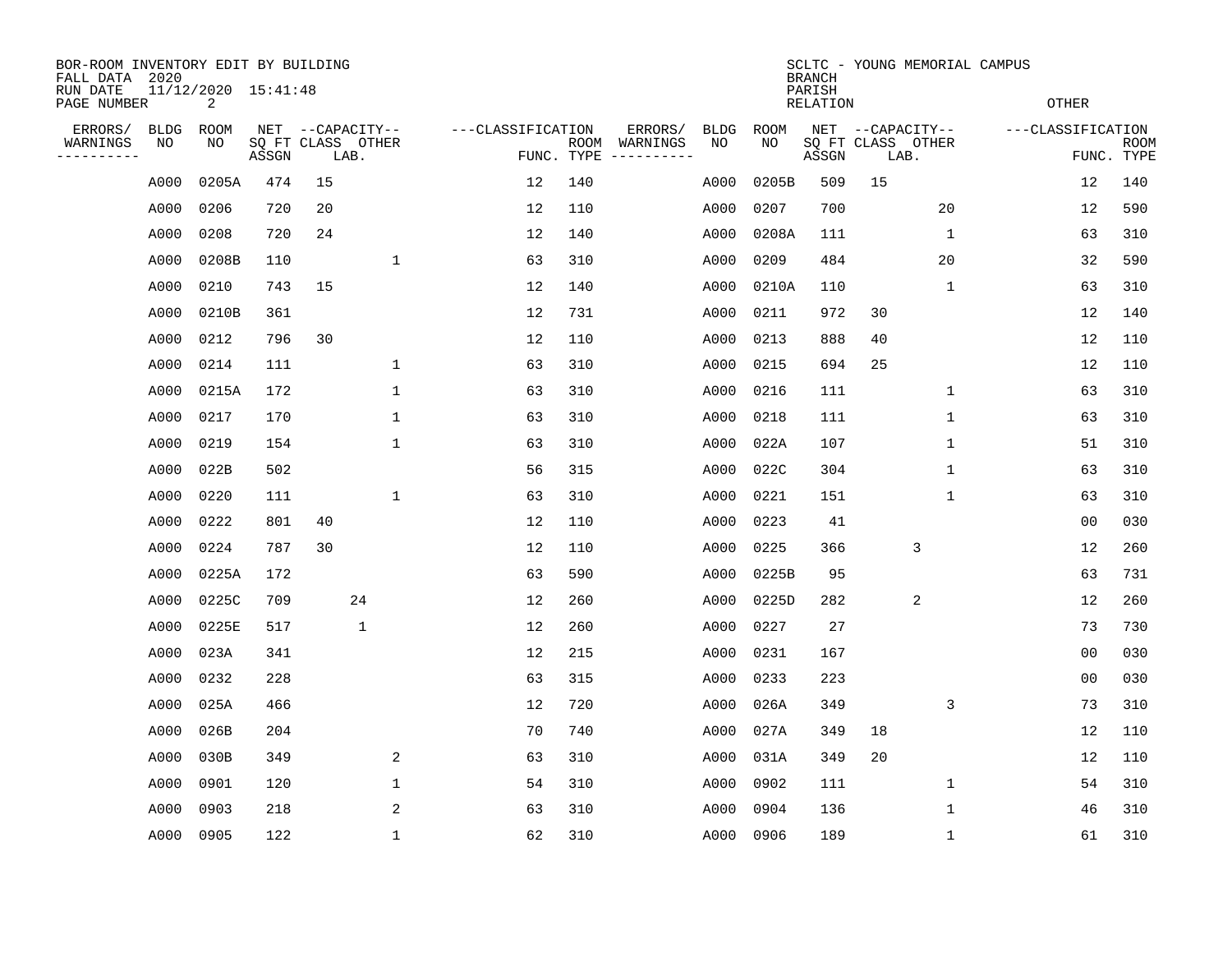| PAGE NUMBER            | $\mathbf{3}$         |                                                                             |                              |                                                                                                                                   |            |                                          |               |                           |                                                                                          |                                           | OTHER                                                                                                                                                                                                                                                                                                                                                                                                                                                                                                                                                                                                                                                |                                                                                                                                                                                                                                                                                                                                                                                                                                                                                                                                                          |
|------------------------|----------------------|-----------------------------------------------------------------------------|------------------------------|-----------------------------------------------------------------------------------------------------------------------------------|------------|------------------------------------------|---------------|---------------------------|------------------------------------------------------------------------------------------|-------------------------------------------|------------------------------------------------------------------------------------------------------------------------------------------------------------------------------------------------------------------------------------------------------------------------------------------------------------------------------------------------------------------------------------------------------------------------------------------------------------------------------------------------------------------------------------------------------------------------------------------------------------------------------------------------------|----------------------------------------------------------------------------------------------------------------------------------------------------------------------------------------------------------------------------------------------------------------------------------------------------------------------------------------------------------------------------------------------------------------------------------------------------------------------------------------------------------------------------------------------------------|
|                        |                      |                                                                             |                              |                                                                                                                                   |            |                                          |               |                           |                                                                                          |                                           |                                                                                                                                                                                                                                                                                                                                                                                                                                                                                                                                                                                                                                                      |                                                                                                                                                                                                                                                                                                                                                                                                                                                                                                                                                          |
| WARNINGS<br>---------- |                      |                                                                             |                              |                                                                                                                                   |            |                                          |               |                           |                                                                                          | LAB.                                      |                                                                                                                                                                                                                                                                                                                                                                                                                                                                                                                                                                                                                                                      | <b>ROOM</b><br>FUNC. TYPE                                                                                                                                                                                                                                                                                                                                                                                                                                                                                                                                |
| A000                   | 0907                 | 61                                                                          | $\mathbf{1}$                 | 63                                                                                                                                | 310        |                                          |               | 0908                      | 116                                                                                      | 1                                         | 62                                                                                                                                                                                                                                                                                                                                                                                                                                                                                                                                                                                                                                                   | 310                                                                                                                                                                                                                                                                                                                                                                                                                                                                                                                                                      |
| A000                   | 0909                 | 298                                                                         |                              | 00                                                                                                                                | 020        |                                          |               |                           | 242                                                                                      | 10                                        | 63                                                                                                                                                                                                                                                                                                                                                                                                                                                                                                                                                                                                                                                   | 350                                                                                                                                                                                                                                                                                                                                                                                                                                                                                                                                                      |
|                        |                      |                                                                             | 40                           | 30                                                                                                                                | 650        |                                          |               |                           |                                                                                          | 25                                        | 30<br>11<br>7<br>$\overline{4}$<br>5                                                                                                                                                                                                                                                                                                                                                                                                                                                                                                                                                                                                                 | 650                                                                                                                                                                                                                                                                                                                                                                                                                                                                                                                                                      |
|                        |                      |                                                                             | 18                           |                                                                                                                                   | 550        |                                          |               |                           |                                                                                          |                                           |                                                                                                                                                                                                                                                                                                                                                                                                                                                                                                                                                                                                                                                      |                                                                                                                                                                                                                                                                                                                                                                                                                                                                                                                                                          |
|                        |                      | 365                                                                         | $\overline{7}$               | 12                                                                                                                                | 550        |                                          |               |                           |                                                                                          |                                           | 365<br>365                                                                                                                                                                                                                                                                                                                                                                                                                                                                                                                                                                                                                                           |                                                                                                                                                                                                                                                                                                                                                                                                                                                                                                                                                          |
|                        |                      |                                                                             | 32                           | 12                                                                                                                                | 220        |                                          |               |                           |                                                                                          |                                           | 43<br>5,843<br>5,843<br>1                                                                                                                                                                                                                                                                                                                                                                                                                                                                                                                                                                                                                            | 215                                                                                                                                                                                                                                                                                                                                                                                                                                                                                                                                                      |
|                        |                      | 846                                                                         |                              | 72                                                                                                                                | 730        |                                          |               |                           |                                                                                          |                                           | 846<br>846                                                                                                                                                                                                                                                                                                                                                                                                                                                                                                                                                                                                                                           |                                                                                                                                                                                                                                                                                                                                                                                                                                                                                                                                                          |
|                        |                      | 586                                                                         | 24                           | 12                                                                                                                                | 110        |                                          |               |                           | 586                                                                                      | 24                                        | 12                                                                                                                                                                                                                                                                                                                                                                                                                                                                                                                                                                                                                                                   | 110                                                                                                                                                                                                                                                                                                                                                                                                                                                                                                                                                      |
| N000                   | 0003                 | 599                                                                         | 24                           | 12                                                                                                                                | 110        |                                          |               | 0004                      | 599                                                                                      | 24                                        | 12                                                                                                                                                                                                                                                                                                                                                                                                                                                                                                                                                                                                                                                   | 110                                                                                                                                                                                                                                                                                                                                                                                                                                                                                                                                                      |
| N000                   | 0005                 | 573                                                                         | 24                           | 12                                                                                                                                | 110        |                                          |               | 0006                      | 573                                                                                      | 24                                        | 12                                                                                                                                                                                                                                                                                                                                                                                                                                                                                                                                                                                                                                                   | 110                                                                                                                                                                                                                                                                                                                                                                                                                                                                                                                                                      |
|                        |                      | 612                                                                         | 24                           | 12                                                                                                                                | 110        |                                          |               |                           | 612                                                                                      | 24                                        | 12                                                                                                                                                                                                                                                                                                                                                                                                                                                                                                                                                                                                                                                   | 110                                                                                                                                                                                                                                                                                                                                                                                                                                                                                                                                                      |
|                        | FALL DATA 2020<br>NO | ERRORS/ BLDG ROOM<br>NO<br>J000 0029<br>M000 0041<br>N000 0001<br>N000 0007 | A000 1000C 1085<br>I000 0039 | BOR-ROOM INVENTORY EDIT BY BUILDING<br>RUN DATE 11/12/2020 15:41:48<br>SO FT CLASS OTHER<br>ASSGN LAB.<br>2800<br>L000 0030B 4987 | <b>FUN</b> | NET --CAPACITY-- ---CLASSIFICATION<br>12 | ROOM WARNINGS | NO<br>FUNC. TYPE $------$ | ERRORS/ BLDG ROOM<br>NO .<br>A000<br>A000 0910<br>N000 0002<br>N000<br>N000<br>NO00 0008 | <b>BRANCH</b><br>PARISH<br>L000 0030C 856 | RELATION<br>SQ FT CLASS OTHER<br>ASSGN<br>A000 1001C 527<br>TOTAL NUMBER CLASSROOMS<br>TOTAL NUMBER COMPUTER CLASSROOMS<br>TOTAL NUMBER LABS 210<br>TOTAL NUMBER CLASSROOMS<br>TOTAL NUMBER COMPUTER CLASSROOMS<br>TOTAL NUMBER LABS 210<br>TOTAL NUMBER SPECIAL LABS 220<br>TOTAL NUMBER CLASSROOMS<br>TOTAL NUMBER COMPUTER CLASSROOMS<br>TOTAL NUMBER LABS 210<br>TOTAL NUMBER SPECIAL LABS 220<br>TOTAL NUMBER CLASSROOMS<br>TOTAL NUMBER COMPUTER CLASSROOMS<br>TOTAL NUMBER LABS 210<br>TOTAL NUMBER SPECIAL LABS 220<br>TOTAL NUMBER CLASSROOMS<br>TOTAL NUMBER COMPUTER CLASSROOMS<br>TOTAL NUMBER LABS 210<br>TOTAL NUMBER SPECIAL LABS 220 | SCLTC - YOUNG MEMORIAL CAMPUS<br>NET --CAPACITY-- ---CLASSIFICATION<br>TOTAL ASSIGNABLE & UNASSIGNABLE SQFT: 69,036<br>TOTAL NET ASSIGN SQ. FT. IN ROOM FILE 53,849<br>TOTAL NUMBER SPECIAL LABS 220<br>TOTAL ASSIGNABLE & UNASSIGNABLE SQFT: 2,800<br>TOTAL NET ASSIGN SQ. FT. IN ROOM FILE 2,800<br>TOTAL ASSIGNABLE & UNASSIGNABLE SQFT:<br>TOTAL NET ASSIGN SQ. FT. IN ROOM FILE<br>TOTAL ASSIGNABLE & UNASSIGNABLE SQFT:<br>TOTAL NET ASSIGN SQ. FT. IN ROOM FILE<br>TOTAL ASSIGNABLE & UNASSIGNABLE SQFT:<br>TOTAL NET ASSIGN SQ. FT. IN ROOM FILE |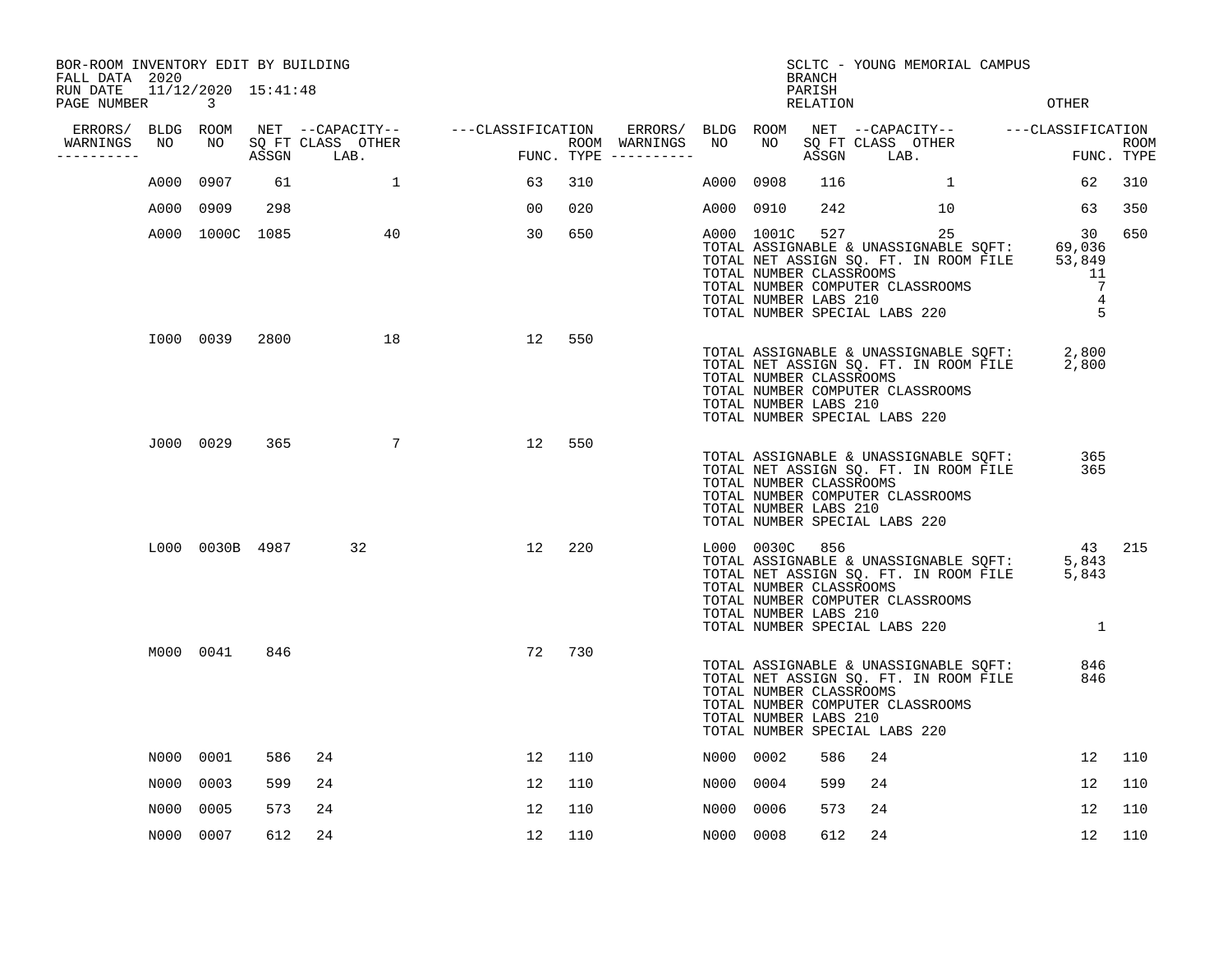| BOR-ROOM INVENTORY EDIT BY BUILDING<br>FALL DATA 2020 |                          |      |                                 |                                    |     |                                      |    |                                                                                   | BRANCH             |      | SCLTC - YOUNG MEMORIAL CAMPUS                                                                                      |                       |             |
|-------------------------------------------------------|--------------------------|------|---------------------------------|------------------------------------|-----|--------------------------------------|----|-----------------------------------------------------------------------------------|--------------------|------|--------------------------------------------------------------------------------------------------------------------|-----------------------|-------------|
| RUN DATE<br>PAGE NUMBER                               | 11/12/2020 15:41:48<br>4 |      |                                 |                                    |     |                                      |    |                                                                                   | PARISH<br>RELATION |      |                                                                                                                    | OTHER                 |             |
| ERRORS/ BLDG ROOM                                     |                          |      |                                 | NET --CAPACITY-- ---CLASSIFICATION |     | ERRORS/ BLDG ROOM                    |    |                                                                                   |                    |      | NET --CAPACITY-- ---CLASSIFICATION                                                                                 |                       |             |
| WARNINGS<br>NO<br>-----------                         | NO                       |      | SO FT CLASS OTHER<br>ASSGN LAB. | and the state of the               |     | ROOM WARNINGS<br>FUNC. TYPE $------$ | NO | NO.                                                                               | ASSGN              | LAB. | SO FT CLASS OTHER                                                                                                  | FUNC. TYPE            | <b>ROOM</b> |
|                                                       | N000 0009                | 586  | 24                              | 12                                 | 110 |                                      |    | N000 0010                                                                         | 586                | 24   |                                                                                                                    | 12                    | 110         |
|                                                       | N000 M0100               | 435  |                                 | 00                                 | 020 |                                      |    | N000 M0101                                                                        | 92                 |      | $\mathbf{1}$                                                                                                       | 63                    | 310         |
|                                                       | N000 M0102               | 120  |                                 | 63<br>3                            | 310 |                                      |    | N000 M0102A                                                                       | 231                |      |                                                                                                                    | 00                    | 020         |
|                                                       | N000 M0103               | 129  |                                 | 3<br>63                            | 310 |                                      |    | N000 M0104                                                                        | 129                |      | 3                                                                                                                  | 63                    | 310         |
|                                                       | N000 M0105               | 195  |                                 | 2<br>63                            | 310 |                                      |    | N000 M0106                                                                        | 274                |      | $\mathbf{1}$                                                                                                       | 63                    | 310         |
|                                                       | N000 M0107               | 211  |                                 | 63                                 | 315 |                                      |    | N000 M0108                                                                        | 92                 |      |                                                                                                                    | 00                    | 030         |
|                                                       | N000 M0109               | 45   |                                 | 0 <sub>0</sub><br>$\mathbf{1}$     | 030 |                                      |    | N000 M0110                                                                        | 45                 |      | $\mathbf{1}$                                                                                                       | 00                    | 030         |
|                                                       | N000 M0111               | 229  | 12                              | 63                                 | 315 |                                      |    | N000 M0111A                                                                       | 314                |      |                                                                                                                    | 0 <sub>0</sub>        | 020         |
|                                                       | N000 M0112               | 378  |                                 | $\overline{4}$<br>63               | 313 |                                      |    | N000 M0113                                                                        | 425                |      | 10                                                                                                                 | 63                    | 350         |
|                                                       | N000 M0114               | 65   |                                 | 00                                 | 030 |                                      |    | N000 M0115                                                                        | 65                 |      |                                                                                                                    | 00                    | 030         |
|                                                       | N000 M0116               | 116  |                                 | 0 <sub>0</sub>                     | 020 |                                      |    | N000 M0117                                                                        | 189                |      | $4^{\circ}$                                                                                                        | 00                    | 030         |
|                                                       | N000 M0118               | 189  |                                 | 4<br>00                            | 030 |                                      |    | 9 NOOO MO119                                                                      | 561                | 1    |                                                                                                                    | 12                    | 110         |
|                                                       | N000 M0128               | 938  |                                 | 00                                 | 020 |                                      |    | TOTAL NUMBER CLASSROOMS<br>TOTAL NUMBER LABS 210<br>TOTAL NUMBER SPECIAL LABS 220 |                    |      | TOTAL ASSIGNABLE & UNASSIGNABLE SQFT:<br>TOTAL NET ASSIGN SQ. FT. IN ROOM FILE<br>TOTAL NUMBER COMPUTER CLASSROOMS | 11,379<br>8,655<br>11 |             |
|                                                       | P000 0100                | 2666 |                                 | 32                                 | 590 |                                      |    | TOTAL NUMBER CLASSROOMS<br>TOTAL NUMBER LABS 210<br>TOTAL NUMBER SPECIAL LABS 220 |                    |      | TOTAL ASSIGNABLE & UNASSIGNABLE SQFT:<br>TOTAL NET ASSIGN SQ. FT. IN ROOM FILE<br>TOTAL NUMBER COMPUTER CLASSROOMS | 2,666<br>2,666        |             |
|                                                       | Q000 Q200                | 5418 |                                 | 32                                 | 590 |                                      |    | TOTAL NUMBER CLASSROOMS<br>TOTAL NUMBER LABS 210<br>TOTAL NUMBER SPECIAL LABS 220 |                    |      | TOTAL ASSIGNABLE & UNASSIGNABLE SQFT:<br>TOTAL NET ASSIGN SQ. FT. IN ROOM FILE<br>TOTAL NUMBER COMPUTER CLASSROOMS | 5,418<br>5,418        |             |
|                                                       | R000 M200 10000          |      |                                 | 31                                 | 520 |                                      |    |                                                                                   |                    |      | TOTAL ASSIGNABLE & UNASSIGNABLE SQFT:                                                                              | 10,000                |             |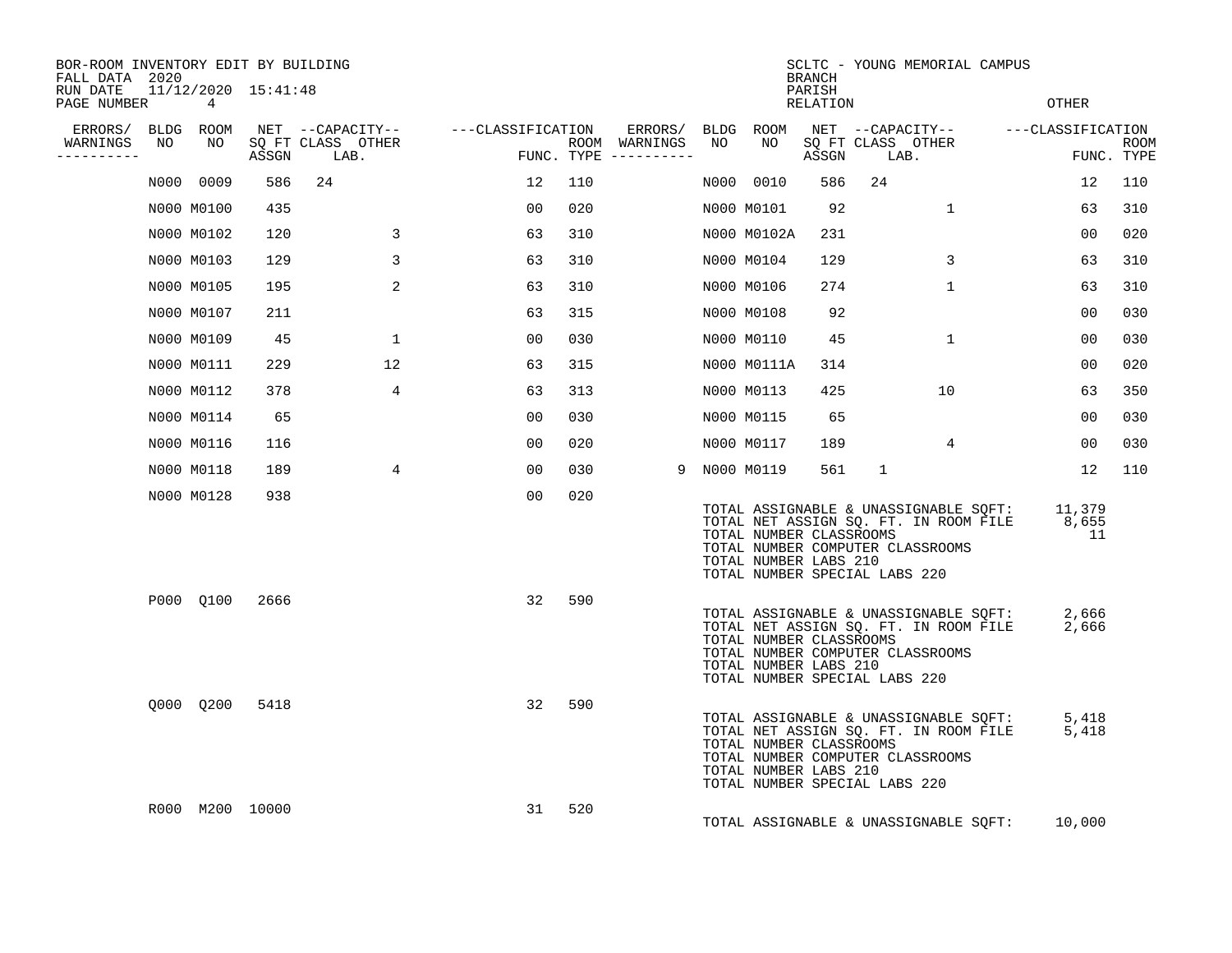| BOR-ROOM INVENTORY EDIT BY BUILDING |            |             |                     |                                           |                   |                    |                                    |            |             |                                                  | SCLTC - YOUNG MEMORIAL CAMPUS                                                                              |                                 |      |
|-------------------------------------|------------|-------------|---------------------|-------------------------------------------|-------------------|--------------------|------------------------------------|------------|-------------|--------------------------------------------------|------------------------------------------------------------------------------------------------------------|---------------------------------|------|
| FALL DATA                           | 2020       |             |                     |                                           |                   |                    |                                    |            |             | BRANCH                                           |                                                                                                            |                                 |      |
| RUN DATE                            |            |             | 11/12/2020 15:41:48 |                                           |                   |                    |                                    |            |             | PARISH                                           |                                                                                                            |                                 |      |
| PAGE NUMBER                         |            |             |                     |                                           |                   |                    |                                    |            |             | RELATION                                         |                                                                                                            | OTHER                           |      |
| ERRORS/<br>WARNINGS                 | BLDG<br>NO | ROOM<br>NO. | NET<br>ASSGN        | --CAPACITY--<br>SO FT CLASS OTHER<br>LAB. | ---CLASSIFICATION | ROOM<br>FUNC. TYPE | ERRORS/<br>WARNINGS<br>----------- | BLDG<br>NO | ROOM<br>NO. | NET<br>SO FT CLASS<br>ASSGN                      | --CAPACITY--<br>OTHER<br>LAB.                                                                              | ---CLASSIFICATION<br>FUNC. TYPE | ROOM |
|                                     |            |             |                     |                                           |                   |                    |                                    |            |             | TOTAL NUMBER CLASSROOMS<br>TOTAL NUMBER LABS 210 | TOTAL NET ASSIGN SQ. FT. IN ROOM FILE<br>TOTAL NUMBER COMPUTER CLASSROOMS<br>TOTAL NUMBER SPECIAL LABS 220 | 10,000                          |      |